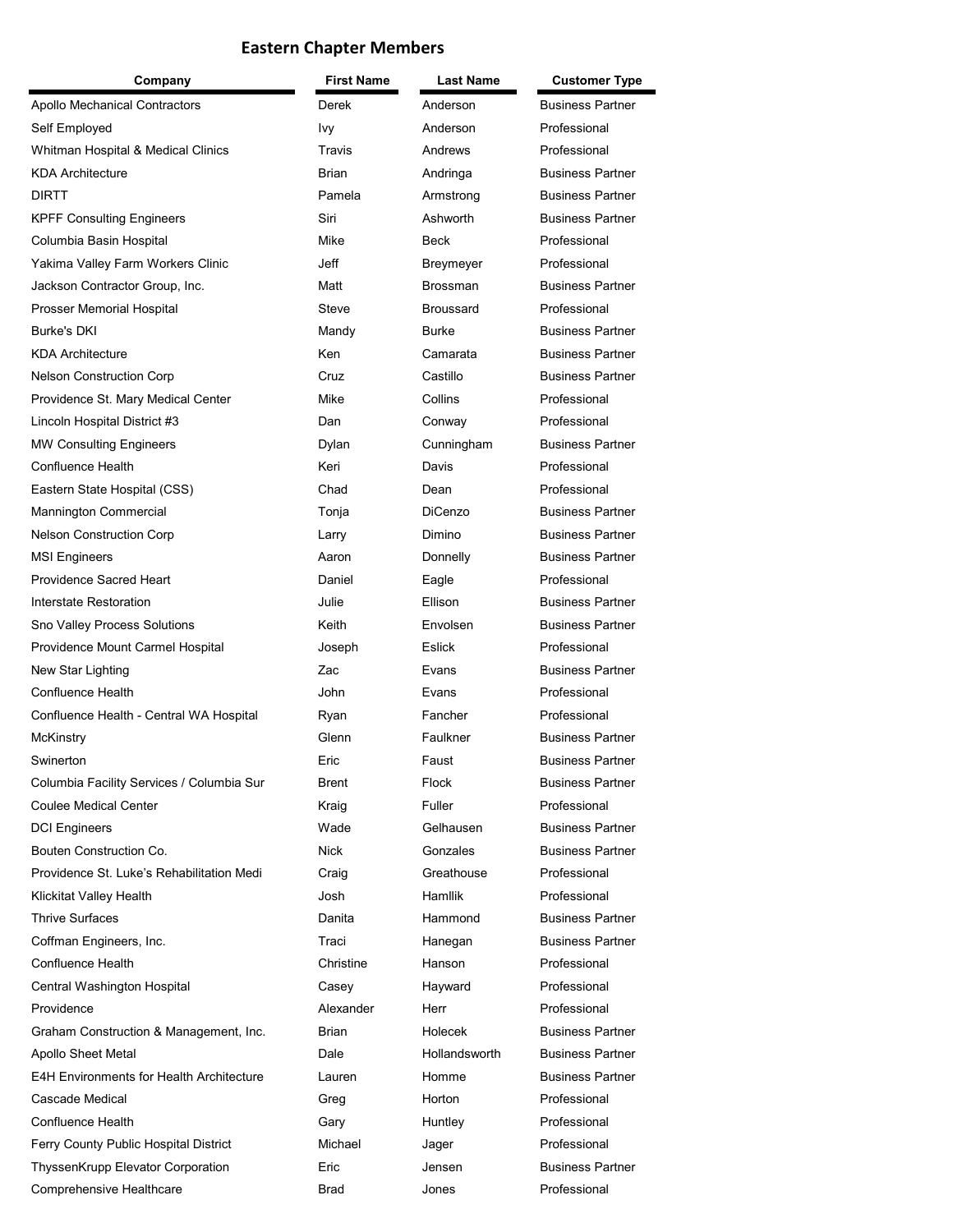| <b>Johnson Controls</b>                   | John-Ryan   | Jones            | Professional            |
|-------------------------------------------|-------------|------------------|-------------------------|
| Lourdes Health Network                    | Patrick     | Jones            | Professional            |
|                                           | Philip      | Kercher          | Honorary                |
| NV5                                       | Daniel      | Kester           | <b>Business Partner</b> |
| Multicare Deaconess Hospital              | <b>Nick</b> | Kleven           | Professional            |
| <b>Coffman Engineers</b>                  | Scott       | Knecht           | <b>Business Partner</b> |
| Johnson Controls, Inc.                    | Michael     | Knowles          | <b>Business Partner</b> |
| NAC/Architecture                          | Daniel      | Kurtz            | <b>Business Partner</b> |
| Confluence Health                         | Arthur      | Lane             | Professional            |
| LaPree & Associates                       | Chris       | LaPree           | <b>Business Partner</b> |
| St. Joseph's Hospital                     | Michael     | Leisch           | Professional            |
| Klickitat Valley Health                   | Jonathan    | Lewis            | Professional            |
| <b>Othello Community Hospital</b>         | Scott       | Lind             | Professional            |
| <b>PSF Mechanical</b>                     | Ronald      | Marson           | <b>Business Partner</b> |
| Samaritan Healthcare                      | Leo         | Martinez         | <b>Business Partner</b> |
| <b>Fulcrum Environmental Consulting</b>   | Ryan        | <b>Mathews</b>   | <b>Business Partner</b> |
| <b>McKinstry</b>                          | Rod         | <b>Matthes</b>   | <b>Business Partner</b> |
| Columbia Valley Community Health          | Gary        | Mayer            | Professional            |
| Providence Holy Family                    | Norm        | <b>McLarin</b>   | Professional            |
| Blue Room Architecture & Design           | Alyson      | McLean           | <b>Business Partner</b> |
| Forbo Flooring Systems                    | Cherie      | <b>McNabb</b>    | <b>Business Partner</b> |
| <b>Convergint Technologies</b>            | Jason       | <b>Michels</b>   | <b>Business Partner</b> |
| Johnson Controls Fire Protection LP       | Blake       | Miller           | <b>Business Partner</b> |
| <b>Constructiv LLC</b>                    | Ryan        | Moffet           | <b>Business Partner</b> |
| Samaritan Healthcare                      | Yanez       | <b>Moises</b>    | Professional            |
| Providence Sacred Heart Medical Center    | <b>Ben</b>  | <b>Myers</b>     | Professional            |
| <b>Garrett Electric Company</b>           | Nick        | Naccarato        | <b>Business Partner</b> |
| Providence Sacred Heart Medical Center    | Michael     | Nafzgar          | Professional            |
| Prestige Care, Inc.                       | Bill        | Oeder            | Professional            |
| Kadlec Regional Medical Center            | Donald      | Pate             | Professional            |
| Pennell Consulting, Inc                   | Robert      | Pennell          | <b>Business Partner</b> |
| <b>LSS Life Safety Services</b>           | Mark        | Porter           | <b>Business Partner</b> |
| Kadlec Regional Medical Center            | Jacob       | Raleigh          | Professional            |
| MacDonald-Miller Facility Solutions, LLC. | Dave        | Ray              | <b>Business Partner</b> |
| <b>Othello Community Hospital</b>         | Michael     | <b>Richards</b>  | Professional            |
| MacDonald-Miller Facility Solutions       | Pat         | Roberts          | <b>Business Partner</b> |
| Providence Health Care Stevens County     | Eric        | Rodgers          | Professional            |
| <b>Othello Community Hospital</b>         | Roger       | Roylance         | Professional            |
| NewYork-Presbyterian Hospital             | Frank       | <b>Rudilosso</b> | Professional            |
| <b>MW Consulting Engineers</b>            | Anthony     | Schoen           | <b>Business Partner</b> |
| Snoqualmie Valley Hospital                | Danny       | Scott            | Professional            |
| Pure Filtration Products, Inc.            | Lynn        | Sebert           | <b>Business Partner</b> |
| <b>Swinerton Builders</b>                 | Jeremiah    | Shakespeare      | <b>Business Partner</b> |
| East Adams Rural Hospital                 | Brian       | Shananman        | Professional            |
| <b>Joint Commission Resources</b>         | Randall     | Sharshan         | Professional            |
| Bouten Construction, Co.                  | Kreg        | Shelby           | <b>Business Partner</b> |
| Lourdes Medical Center                    | <b>Russ</b> | Shidler          | Professional            |
| <b>Beacon Medaes</b>                      | Neil        | Simons           | <b>Business Partner</b> |
| Flynn BEC                                 | Kasi        | Smith            | <b>Business Partner</b> |
| <b>Confluence Health</b>                  | Jacob       | Sousley          | Professional            |
| <b>Architectural Directions</b>           | Georgia     | Spencer          | <b>Business Partner</b> |
| McKinstry Co.                             | Paul        | Steinheiser      | <b>Business Partner</b> |